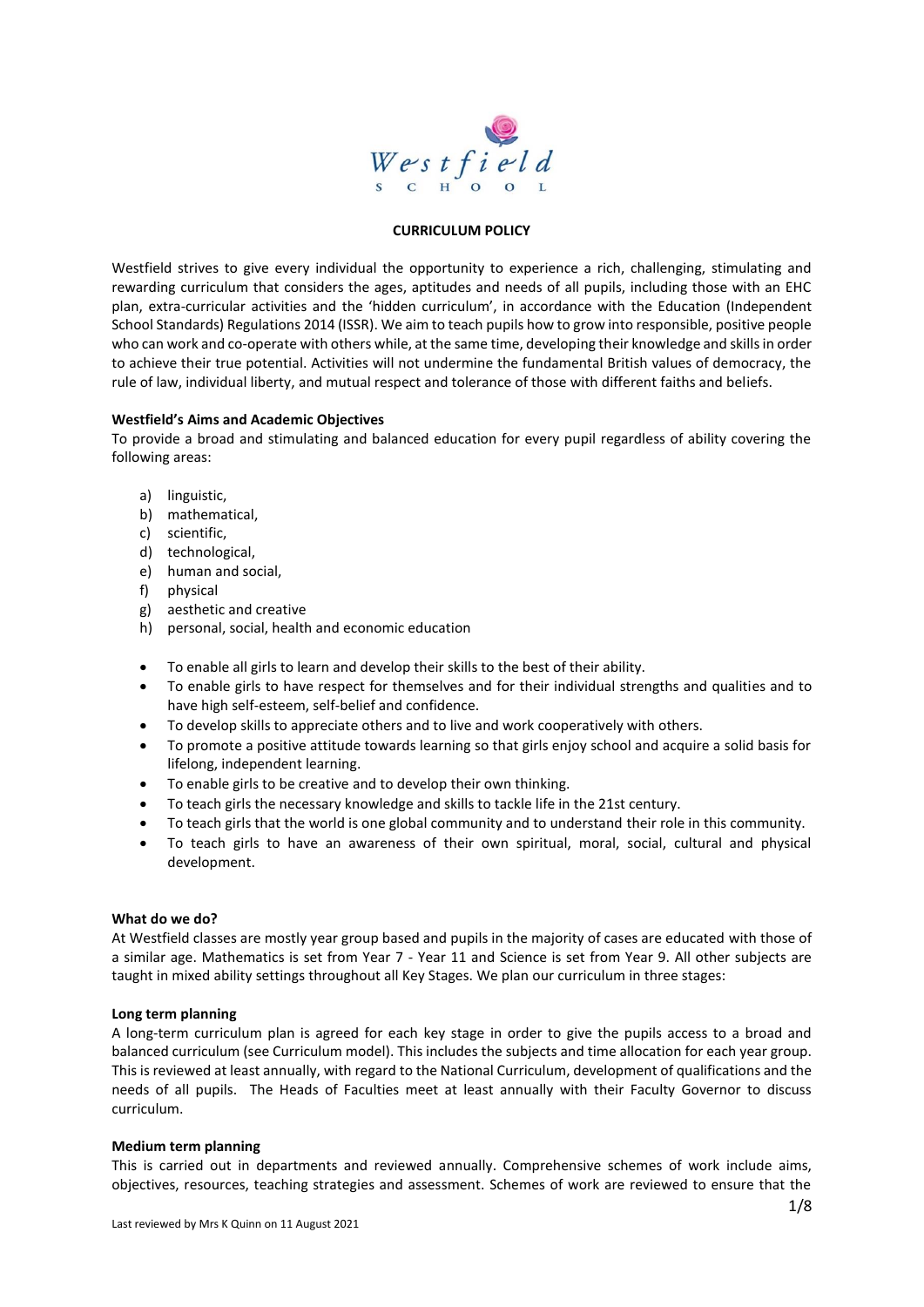subject matter and skills are age-appropriate and reflect the abilities of all pupils, enabling them to learn effectively and make good progress. (Please see individual department schemes). Heads of Faculties meet once every half term to discuss curriculum matters as well as other operational issues in school.

# **Short term planning**

This is carried out by all teachers on a weekly and daily basis. Teachers keep records in their planners and produce lesson plans with learning outcomes for each session or use the online system, 'Planbook.' Or 'OneNote'.

# **SEN** (please see SEN policy)

Throughout the school the curriculum also offers subject matter appropriate for the ages and aptitudes of pupils, including those with an Education Health and Care Plan (EHCP). The curriculum is designed to be accessible for all pupils, who meet the criteria for admission, in order to foster effective learning, self-belief and confidence. The curriculum is designed to be broad and balanced and follows the National Curriculum in outline, whilst not being bound by it. Homework also encourages independent learning and supports pupils to develop the skills, confidence and motivation to study effectively on their own.

All pupils with additional needs are recorded on the ALS record.

The record holds a brief overview of each pupil's level and nature of SEN, alongside how they are supported and any Access Arrangements they may have.

This is a live document and is updated as needed, any significant updates are emailed out also.

- Wave 1 indicates that the pupil will benefit from Quality First Teaching and core strategies (found in shared area). Teachers should monitor progress.
- Wave 2 indicates a pupil requires a greater level of support and personalisation. These pupils have a Pupil Profile (staff lounge) which highlights the pupil's difficulties and strategies to use. They often have external agency reports which inform the pupil profile.
- Wave 3 indicates a pupil has a high level of need and requires significant differentiation and personalisation to access the curriculum. These pupils have a Pupil Profile but also receive LSA support, either funded by a parent or LA.
- There is an information only category for example EAL but limited impact on ability to cope with curriculum demands. EAL is assessed on need.

All Westfield pupils with EAL are shown on the ALS record alongside their EAL level:

- A New to English
- B Early Acquisition
- C Developing Competence
- D Competent
- E Fluent

•

Pupils who are 'D' or 'E' are recorded for information only. Proficiency levels are reviewed annually.

Staff are expected to meet the needs of all pupils in their class through appropriate differentiation. Staff are provided with detailed information from the ALS team through pupil profiles, specialist reports and INSET to ensure they are informed about Westfield's pupils and can thus set work and challenges that are appropriate.

Westfield has adopted a bespoke approach to curriculum planning and is prepared to adapt a particular pupil's workload in order to facilitate effective learning. The School always aims to meet the needs of individual and therefore some pupils at Westfield may undertake a reduced timetable in order to access specialised support and embrace other activities.

The School operates a data tracking system that monitors the achievements of our pupils and prompts intervention strategies to be applied as appropriate to the needs of the individual student. Westfield uses MidYIS in KS3, Yellis in KS4 and ALIS in KS5 to assess pupil starting points and set challenging targets. These inform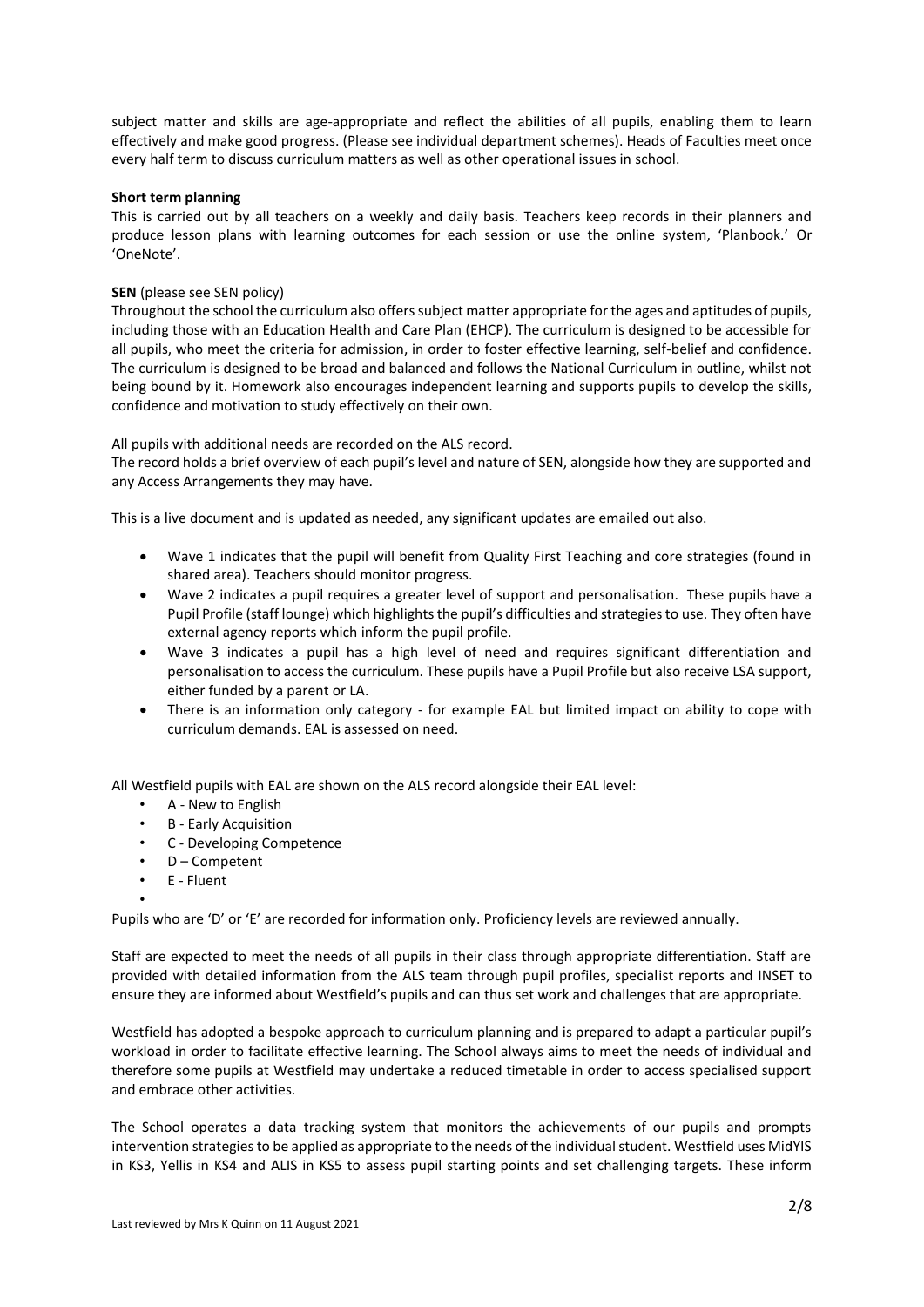planning and teaching and enable staff to meet the needs of the pupils. Pupils are regularly assessed to help them prepare for internal and external examinations.

Westfield's Mission Statement clearly outlines what is expected for our pupils in our school community:

- Westfield girls are given the inspiration, knowledge and ambition to live confidently in the  $21^{st}$  Century.
- We provide a stimulating education relevant to today's ever-changing world
- We encourage each girl to be a responsible, resilient and independent learner
- We give each girl a sense of worth, whatever her individual strengths and qualities, in an aspirational and nurturing environment.

In fulfilling the School's Mission Statement it is expected that the girls will be fully prepared to live confidently in the  $21^{st}$  Century and face all the challenges that they will experience. British Values are a key aspect of this and are reinforced through the academic and wider curriculum, the school Code of Conduct and how we treat each other in daily school life, lessons, the PSHE programme, assemblies, service programmes and leadership.

(Please see SMSC policy to see how each of the British Values are delivered more specifically)

As implied in our Mission Statement the School wants pupils to develop a love of learning, be resilient and be able to work independently. Aspirations are high and the curriculum is built on the belief that all in Westfield can strive to be the best they can be in a wide range of areas. Excellent class sizes, motivated pupils, supportive parents, positive learning environment and dedicated, talented staff facilitate a superb environment for effective learning to take place.

# **KS1 – KS4: Areas of Experience**

# **Linguistic**

This area is concerned with developing pupils' communication skills and increasing their command of language through listening, speaking, reading and writing. Pupils develop their communication skills and increase their command of language primarily through English teaching, Modern Foreign Languages and the Humanities. Girls in Junior House, from Year 3 to Year 6, have two periods of French per week whereas EYFS and KS1 have one period of French per week. Girls in Senior House have lessons in French, German or Spanish (and Latin in year 7). For those girls for whom English is an additional language, there are support lessons available in school.

#### **Mathematical**

This area helps pupils to make calculations, to understand and appreciate relationships and patterns in number and space and to develop their capacity to think logically and express themselves clearly. Many subjects contribute to the development of numeracy skills and Mathematics is compulsory to GCSE. Mathematics is taught in ability sets from Year 7 to GCSE in order to support and stretch a range of abilities. Mathematics have introduced problem solving throughout KS3 to support GCSE.

#### **Scientific**

This area is concerned with increasing pupils' knowledge and understanding about nature, materials and forces and with developing the skills associated with science as a process of enquiry. Science is taught in KS1 and KS2, with Biology, Chemistry and Physics taught as separate Sciences from Year 7, with either Combined Science, or three separate Sciences at GCSE.

#### **Technological**

Technological skills can include the use of ICT; developing and planning ideas; working with materials and components to produce good quality products and evaluating products. Pupils study Computing as a discrete subject from Years 1 to 9; it is also a popular option in KS4 and KS5. Cross-curricular ICT is also apparent across the curriculum, with use made of equipment in the LRC and the two ICT rooms.

We have a BYOD policy in school and many of the GCSE and A' level pupils take advantage of this for their learning. Pupils in Upper 3, Lower 5 and Lower 6 are all expected to have devices in school to support their learning.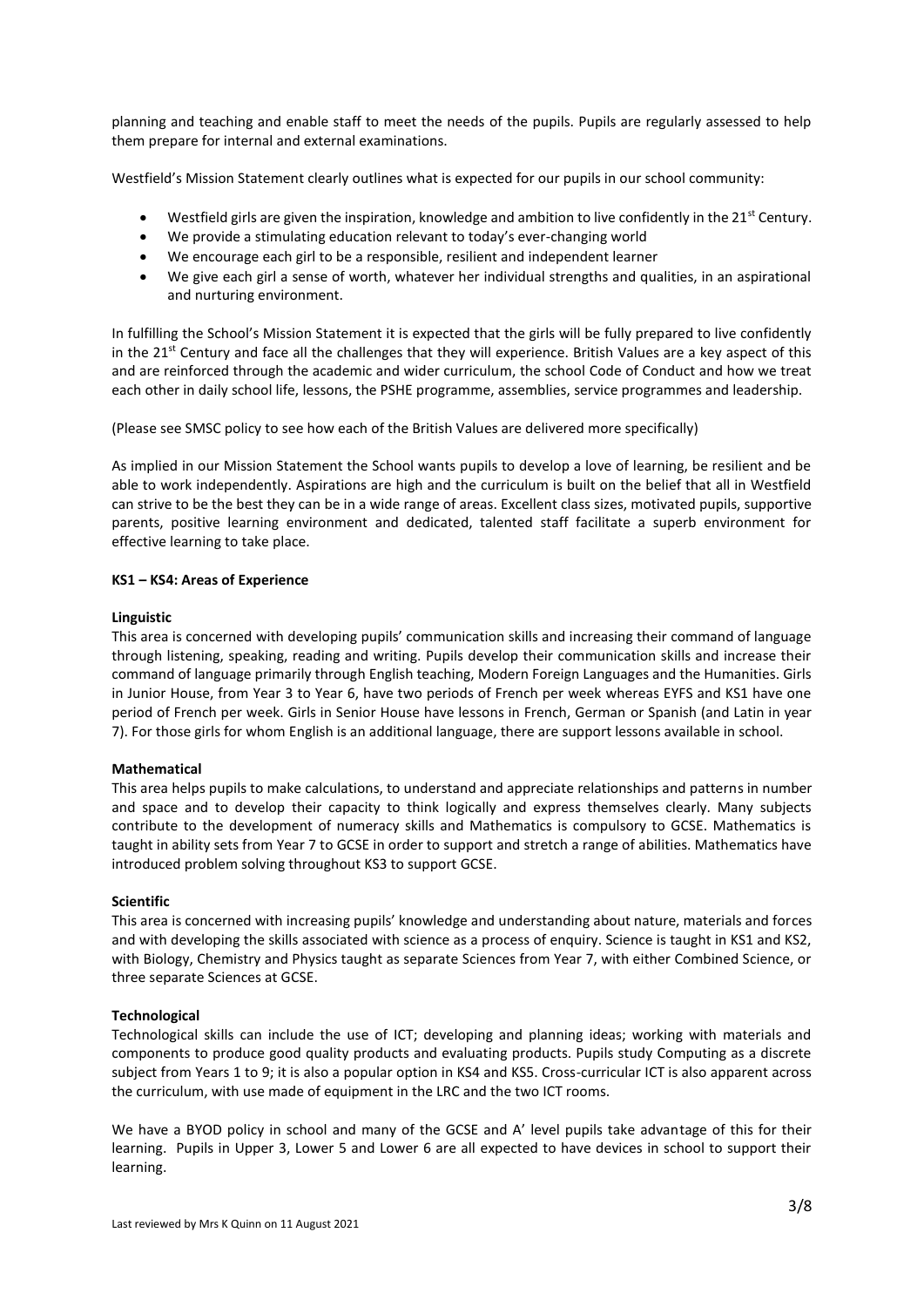## **Human and Social**

This area is concerned with people and their environment, and how human action, now and in the past, has influenced events and conditions. Pupils study History, Geography and RS to year 9, after which they become optional subjects. In addition, subjects across the curriculum and the extra-curricular provision contribute to the understanding of people, their environment and the impact of human action. Leadership opportunities, available in each section of the school, in subjects and extra-curricular activities also help to develop an understanding of human and social interaction.

The Round Square Ideals promote leadership opportunities, as does the Duke of Edinburgh Scheme (Bronze and Gold) and Archbishop of York Award in Years 7 - 9.

# **Physical**

This area aims to develop the pupils' physical control and co-ordination as well as their tactical skills and imaginative responses and to help them to evaluate and improve their performance. All pupils have a compulsory Physical Education curriculum. PE as an academic subject is offered at GCSE and A Level. An extensive range of extra-curricular PE and fixtures is offered with Biology, Home Economics and PSHEE contributing to the understanding of the principles of health and fitness.

# **Aesthetic and Creative**

This area is concerned with the processes of making, composing and inventing. In Junior House all year groups, from Early Years up to Year 6, have weekly Art, Music and Singing lessons with specialist teachers. Art, Drama and Music are studied in Years 7 to 9 and are optional at GCSE and A level.

Graphics and Textiles are introduced as options at GCSE and A' Level. The aesthetic and creative timetabled curriculum is enriched by extensive extra-curricular opportunities.

# **Key Stage 1**

Pupils study English, Mathematics, Science, History, Geography and RE within their class teaching allocation to allow for flexibility in delivering the skills and content. French, Art and Design, PE, Music and Computing are delivered as discrete lessons and PSHE is delivered one afternoon during tutorial time. Involvement in extracurricular activities can include sports, arts and crafts.

#### **Key Stage 2**

Pupils study English, Mathematics, Science, Computing, History, Geography, RE, PSHE (taught discretely), French, Art and Design, PE (including games, gymnastics, athletics and dance), Music and Drama. Involvement in extra-curricular activities can include gymnastics, running, netball, athletics, arts and crafts, cookery, art and engineering.

Specialist teachers teach French, PE, Art and Design and Music. Computing Skills are integrated into many subject areas.

#### **Key Stage 3**

Pupils study English, Mathematics and Science (separate Biology, Chemistry and Physics), French, Spanish, Latin, Geography, History, RS, Computing, Music, Drama, Food and Nutrition, Art, PE and PSHEE.

Delivery of Latin, French, and Spanish from September 2021 is as follows thus giving pupils the maximum opportunity to sample a selection of languages and then make a more informed choice at GCSE:

| <b>Upper Three (Year 7)</b>            | Lower Four (Year 8) and Upper 4 (Year 9)  |
|----------------------------------------|-------------------------------------------|
| French 6 x 40 minute lessons a         | French 5 x 40 minute lessons a fortnight  |
| fortnight                              |                                           |
| Latin 2 x 40 minute lesson a fortnight | Spanish 6 x 40 minute lessons a fortnight |

At Key Stage 3 current affairs/careers/finance is integrated in the PSHEE lessons.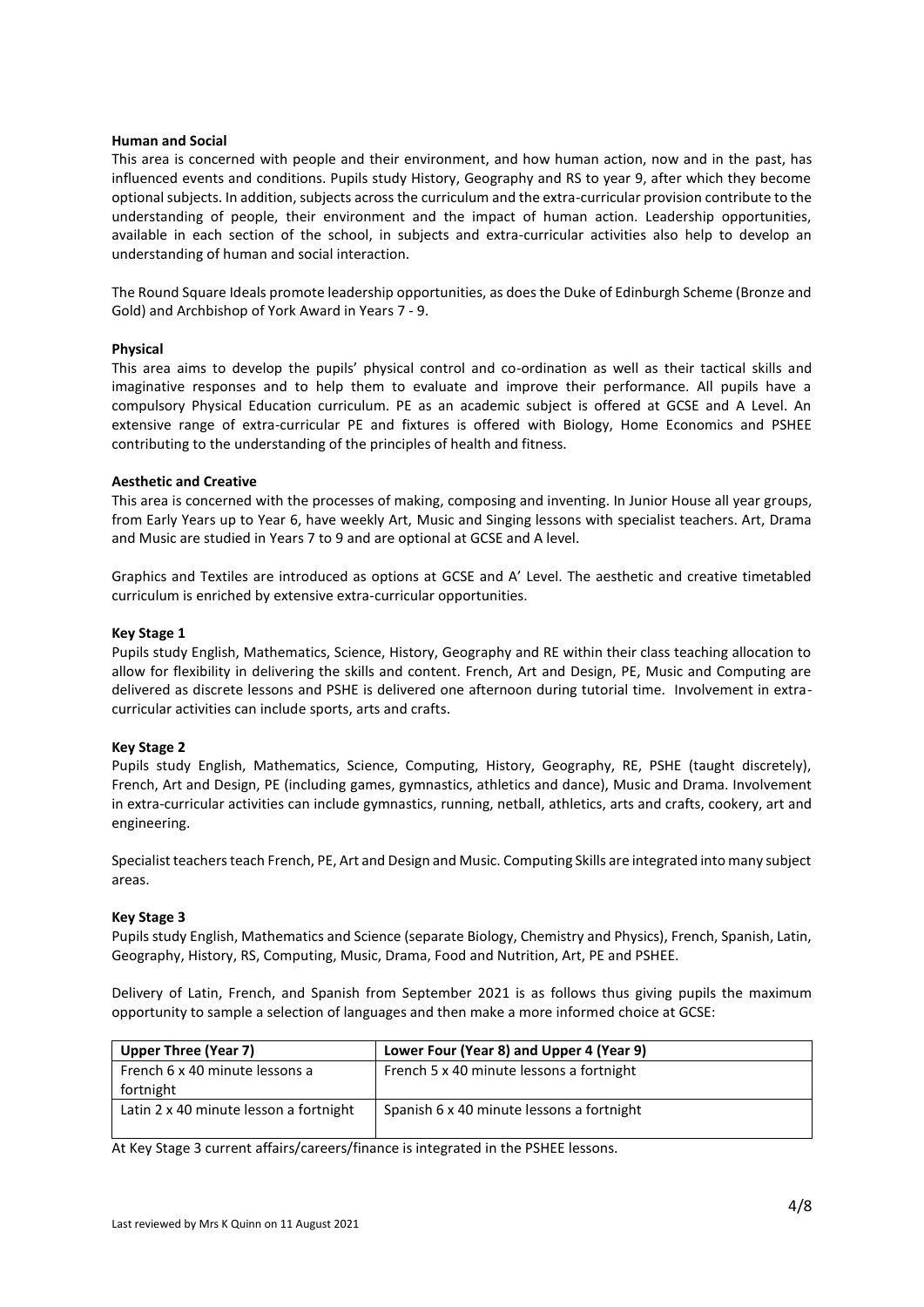As well as English, Mathematics and Science each pupil will be encouraged to develop their interest and ability in all the other subject areas in our broad and balanced curriculum. I addition to the curriculum above pupils also get the opportunity to begin Graphics in Year 9 as this is another subject offered at GCSE. All students in KS2 and KS3 have discrete PSHEE time fortnightly. (Please see the PSHEE schemes of work)

## **Key Stage 4**

Mathematics and English begin their GCSE curriculum at the beginning of Year 9. An information evening is held in the Autumn Term for Year 9 parents so staff can explain the syllabus that the pupils follow and any requirements the subjects have. This also provides an opportunity for parents to listen to a presentation about the new grading systems. Mathematics, English Language and English Literature are compulsory for all pupils. From Summer in Year 9 the pupils begin their chosen Science GCSE course. Pupils will either study Triple Sciences (separate Biology, Chemistry and Physics) or Combined Science.

Options for GCSE are discussed with pupils and parents and generally decided with the pupil when she is in Year 9. An options evening is held in the Spring Term for parents and pupils to discuss opportunities with subject staff, the Deputy Head and the Head. They can take up to 4 optional subjects (depending on Science choices) from Geography, History, RS, PE, French, Spanish, German, Art, Dance, Graphics, Business Studies, Home Economics, Drama, ICT, Textiles and Music. Students who study Combined Science are also provided with literacy and numeracy support 4 periods a week through our Study Plus programme. All pupils study PSHEE, Careers and Games. There is also the opportunity for undertaking work experience at the end of Year 10.

Most pupils take 8-10 GCSEs. Staff are given predicted grades based on the pupils' Yellis scores which are sat at the beginning of Year 10.

#### **Key Stage 5**

Pupils will normally study 3 full A' Levels in the Sixth Form. They are also encouraged to broaden their academic experience with the option of an extra AS level or alternative academic enrichment, such as an Extended Project. This is recognised through the award of the Sixth Form Diploma in conjunction with NSB, which also recognises other contributions such as volunteering.

24 subjects are currently offered at A' Level or equivalent. They are: Art, Biology, Business Studies, Digital Media, Chemistry, Drama and Theatre Studies, Economics and Business, English Language, English Literature, French, Geography, German, Government and Politics, Graphics, History, Home Economics, Computing and ICT, Maths, Music, PE, Physics, Psychology, RS, Spanish and Textiles.

In 2014 an agreement was made with NSB (Newcastle School for Boys) to share some subject teaching at A level in order to mutually enhance the Sixth Form curriculum. This was expanded to encompass the Sixth Form Diploma with some joint teaching.

In their Sixth Form tutorial sessions the pupils receive a range of guidance regarding post 16 options and future choices. There is also detailed support with applications for university and employment. In addition, from L6 all girls must complete work experience. They can choose to do this in an area they are interested in careers wise or as a volunteering position to build up work place skills. The places that the girls attend will vary over the course of their sixth form experience.

In L6 many of the girls participate in an extra-curricular business creation scheme with great success.

PSHE is currently taught in in curriculum time throughout the school. Please see the PSHE policy and schemes of work currently used to show how these criteria are fulfilled.

#### **Careers Information and Guidance –** please see the CIAG policy

#### **Early Years Foundation Stage**

The Nursery and Reception curriculum is planned to provide a structured and stimulating environment to cover all areas of a child's learning and is designed to be flexible and to include the interests of the children. There are seven areas of learning and development that shape the educational programmes at this stage. Three areas are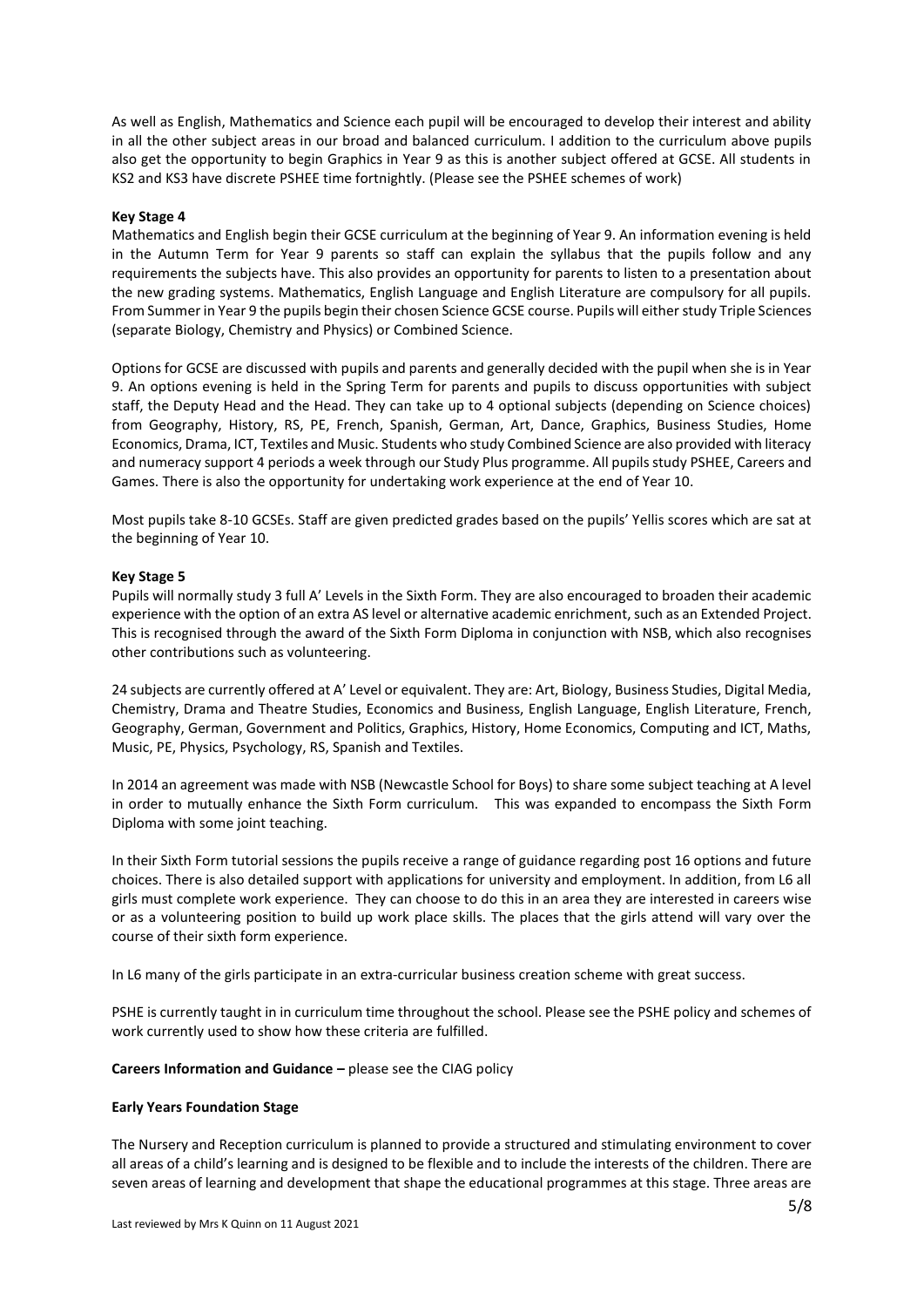particularly crucial for igniting curiosity and enthusiasm for learning, and for building their capacity to learn, form relationships and thrive. These **Prime Areas** are:

- Personal, social and emotional development
- Communication and Language
- Physical development

These areas are supported by a further four **Specific Areas**, which are:

- Literacy
- **Mathematics**
- Understanding of the world
- Expressive arts and design

Children are taught to read using the "Jolly Phonics" scheme. In order to support the seven areas of learning and development there is access to the computer, interactive screen, tape recorders, CD players and programmable toys. The pupils in the EYFS have ballet included within the timetable, Reception study sculpture with the Art teacher, Nursery and Kindergarten have Music with the specialist teacher and French is introduced in Nursery and continued until the end of KS3.

# **a) that all pupils have the opportunity to learn and make progress.**

This curriculum policy outlines the broad and balanced curriculum that Westfield School offers all pupils of all different abilities. The curriculum is tailored to the individual needs of the pupils so they are challenged appropriately. Support and guidance is offered to all pupils and parents to ensure they achieve educationally and reach their full potential. Strong support is available from ALS and all staff for pupils with SEN and those who have EAL needs. Pupils are identified as G&T through CEM testing and by teacher assessment. Staff are informed and the pupils are tracked. Recent GCSE and A' Level performance highlight the improvements in girls achieving the top grades.

# **b) effective preparation of pupils for the opportunities, responsibilities and experiences of life in British society.**

Every opportunity is taken to ensure pupils are well prepared for the next phase in their lives and understand the responsibilities and opportunities they will face as British citizens. Our school ethos and mission statement outline the importance of preparation for life in British society and our curriculum and extra-curricular activities ensure that this occurs. (Please see department and PSHE SOW.) In addition to this the school has a wide range of assembly topics and speakers who provide support. (Please see assembly programme and a range of the speakers during this curriculum year.)

# **Extra-curricular**

Extra-curricular activities support and encourage pupils to develop excellent communication skills. Pupils are confident in sharing their views and presenting information in a variety of settings from barazas to assemblies. Some of the many opportunities we provide are outlined here and these show how we prepare the pupils of Westfield to embrace the opportunities, responsibilities and experiences of life in British society.

**Round Square** aims to 'inspire pupils to become the leaders and guardians of tomorrow's world'. The activities involved in delivering the six IDEALS of Round Square ensure pupils have access to a holistic approach to education outside the prescribed curriculum. Opportunities includes international conferences, exchanges and international service projects they gain an appreciation of diversity, resilience, independence and teamwork skills. Those experiences are communicated to the wider school community through assemblies, displays, the school magazine and newsletter. Junior House follows Round Square Directories to develop personal attitudes and attributes. These include teamwork, communication, tenacity, diversity etc.

**Service projects** within school such as Big Sister/ Little Sister, overseas projects such as the sponsorship of Starehe School pupils, Kenya, and service days at specialist schools in Newcastle help pupils acquire a sense of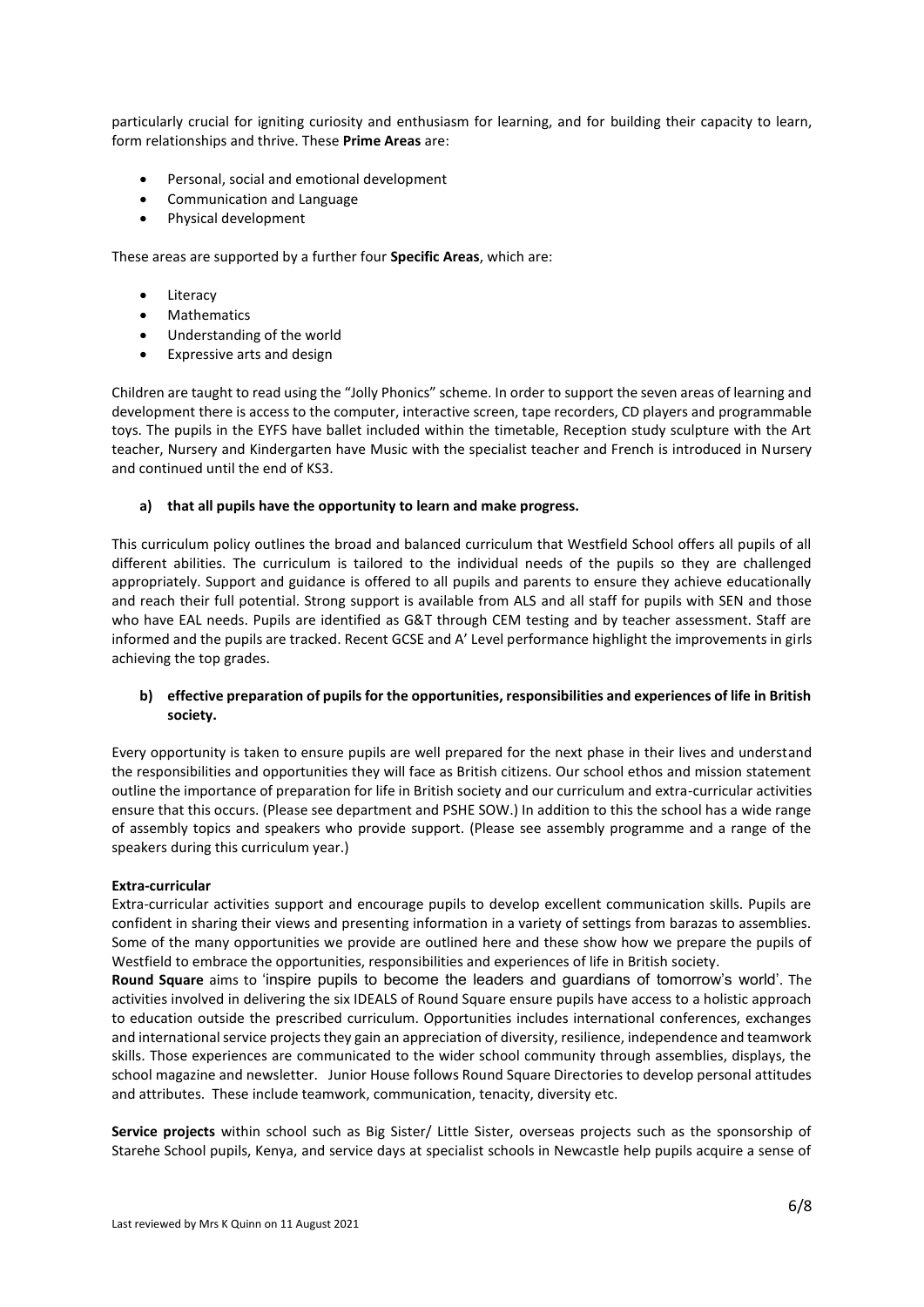empathy and compassion for others. The Archbishop of York Young Leaders Award specifically challenges pupils to seek out service opportunities and to appreciate the importance of good leadership.

**Duke of Edinburgh Award** – this further supports the service element in the successful scheme where adventure and leadership roles take a central part. Pupils develop tenacity and perseverance as they complete the award.

**Leadership skills** are tested further with opportunities for girls to have a range of roles such as Head Girl, House Captains and other captains such as Round Square, PE and drama. Pupils are encouraged to have a voice in the decision-making process. The value of democracy and fair play are embodied in the decisions pupils make though Form Council meetings and at the Round Square pillar meetings.

**Team building skills** are important to the success of our school community and through a huge variety of sporting and musical activities pupils acquire a sense of self-worth by contributing to the greater good. Young Enterprise is extremely popular and successful at Westfield mainly due to pupil's excellent collaborative efforts. Round Square Day, Fashion Show, Musical Soiree, Cook of the Year and carefully organised induction programmes for KS3 all contribute to pupils' team building skills. In the latter, outdoor physical challenges test stamina and perseverance. In sport, pupils regularly qualify and succeed in local and regional competitions. Pupils are encouraged to be competitive. Extra-curricular activities in Music and Drama also provides pupils with the opportunity to take responsibility for themselves and for others whilst working as part of a team. Art club and gallery visits develop pupil's sense of inquisitiveness and inventiveness in the development of selfawareness.

**UNESCO** club regularly hosts special events and assemblies that highlight particular global concerns including an annual Amnesty #WriteForRights event. This ensures girls are informed of issues outside their own school community.

**STEM/KS3 challenge days** - Problem solving, resilience and teamwork all play a part in these events. Environmental club encourages pupils to take on whole-school responsibilities such as recycling of waste and energy conservation. This supports the school commitment to sustainability and ensures girls have a clear understanding of current environmental concerns and are aware of their responsibilities as global citizens.

**Enrichment week at** the very end of the school year allows pupils to participate and reflect on the IDEALS of Round Square and how the six pillars impact on each other.

#### **SETTING AND CLASS SIZE POLICY**

Most subjects are taught in mixed ability groups. It is our policy to teach girls in small groups where they can be given individual attention. The maximum size of a form is usually 20.

Care is taken to meet the needs of a variety of abilities.

- a) Tasks are set which differentiate
- b) Open-ended extension tasks are set for the more able
- c) Extra time is given to anyone experiencing difficulty

#### **JUNIOR HOUSE**

Girls are taught in mixed ability form groups.

#### **SENIOR HOUSE**

In Science there is no setting but at GCSE there are two possible science options:

- Three separate sciences
- Combined science award which is the equivalent to two science GCSEs

This tends to be self-selecting. Science staff make recommendations towards the end of Upper 4 as to which option would be most appropriate based on progress during the year, performance in tests and examinations,